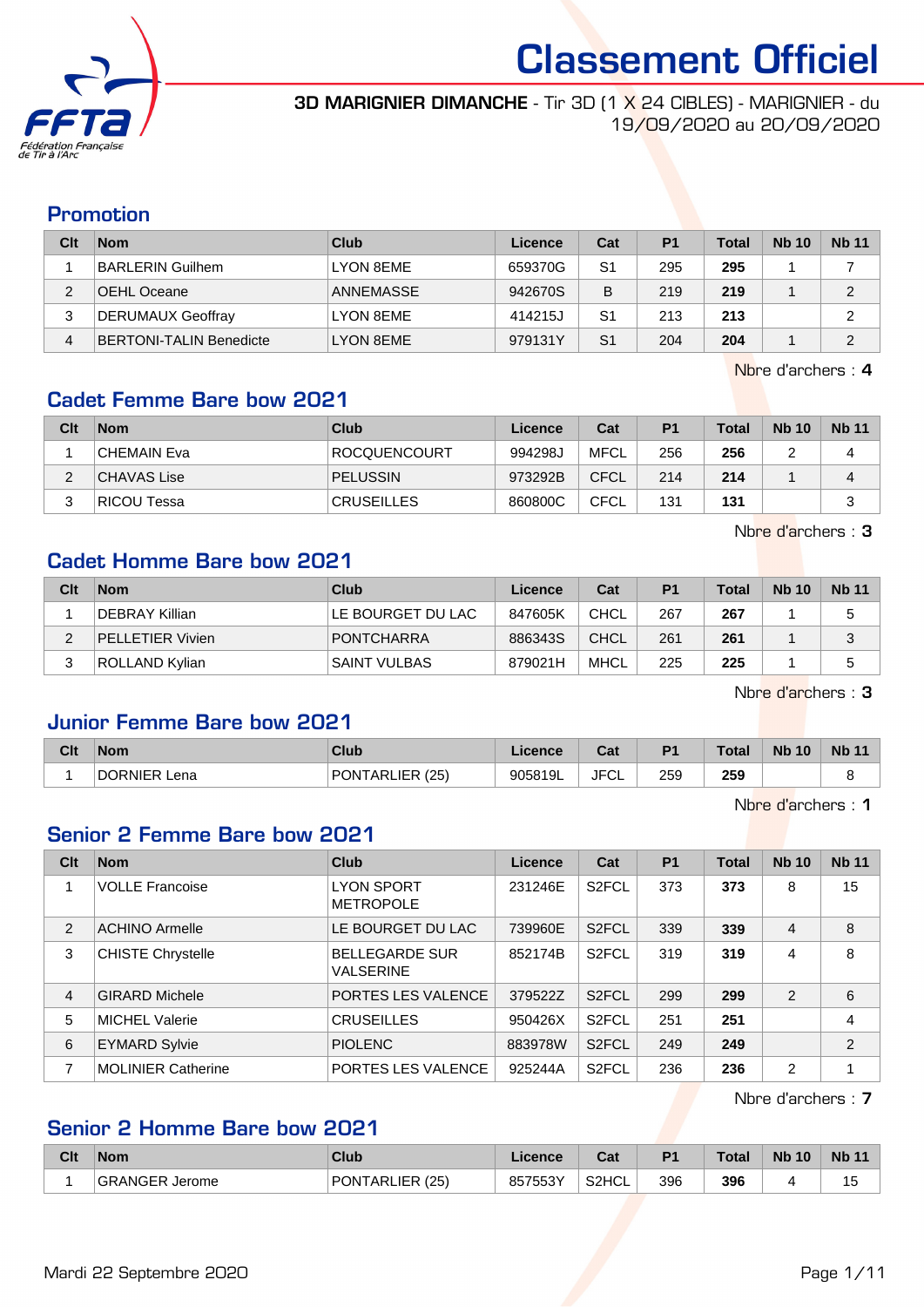

**3D MARIGNIER DIMANCHE** - Tir 3D [1 X 24 CIBLES] - MARIGNIER - du 19/09/2020 au 20/09/2020

## Senior 2 Homme Bare bow 2021 (Suite)

| Clt            | <b>Nom</b>                | Club                    | Licence | Cat                | <b>P1</b> | <b>Total</b> | <b>Nb 10</b> | <b>Nb 11</b>   |
|----------------|---------------------------|-------------------------|---------|--------------------|-----------|--------------|--------------|----------------|
| $\overline{2}$ | <b>EYMARD Lionel</b>      | <b>MIRAMAS</b>          | 860883T | S <sub>2</sub> HCL | 390       | 390          |              | 10             |
| 3              | <b>PETROZ Patrice</b>     | <b>PONTCHARRA</b>       | 734481Z | S <sub>2</sub> HCL | 354       | 354          | 7            | 5              |
| 4              | <b>HAROUTIUNIAN Aram</b>  | <b>LYON 8EME</b>        | 935573C | S <sub>2</sub> HCL | 291       | 291          | 3            | 4              |
| 5              | <b>PELLETIER Florent</b>  | <b>PONTCHARRA</b>       | 971088F | S <sub>2</sub> HCL | 290       | 290          | 4            | 6              |
| 6              | <b>RICOU Didier</b>       | <b>CRUSEILLES</b>       | 962364Y | S <sub>2</sub> HCL | 288       | 288          | 4            | 4              |
| 7              | <b>TRUCHON Christophe</b> | <b>PRAPOUTEL</b>        | 938258W | S <sub>2</sub> HCL | 253       | 253          | 2            | $\overline{4}$ |
| 8              | <b>KIPPER Charles</b>     | <b>PRAPOUTEL</b>        | 978637L | S <sub>2</sub> HCL | 251       | 251          |              | 4              |
| 9              | <b>GILBERT Patrick</b>    | <b>CHALLES LES EAUX</b> | 985197S | S <sub>2</sub> HCL | 239       | 239          | 2            | 4              |

Nbre d'archers : 9

## Senior 3 Homme Bare Bow 2021

| Clt | <b>Nom</b>               | Club                        | Licence | Cat   | <b>P1</b> | <b>Total</b> | <b>Nb 10</b>   | <b>Nb 11</b>   |
|-----|--------------------------|-----------------------------|---------|-------|-----------|--------------|----------------|----------------|
|     | ROMAN REDONDO Bernard    | <b>LYON 8EME</b>            | 254940J | S3HCL | 341       | 341          | 3              | 6              |
| 2   | CHARNAY Jean Paul        | CHALLES LES EAUX            | 320364X | S3HCL | 338       | 338          | 5              | 6              |
| 3   | <b>CHARVAT Patrick</b>   | ST BONNET DE<br>VALCLERIEUX | 319580V | S3HCL | 328       | 328          | 3              | $\overline{7}$ |
| 4   | <b>BENAVENTE Thierry</b> | <b>MONTLUEL</b>             | 918702P | S3HCL | 319       | 319          | $\overline{4}$ | $\overline{4}$ |
| 5   | <b>DELIE Hugues</b>      | <b>ETRIGNY</b>              | 971539W | S3HCL | 302       | 302          | 4              | 5              |
| 6   | PERRIER Jacques          | <b>MAGNY LES HAMEAUX</b>    | 448683Z | S3HCL | 277       | 277          | $\overline{1}$ |                |
| 7   | <b>SHEHADEH Gabriel</b>  | <b>LYON 8EME</b>            | 955956H | S3HCL | 260       | 260          | 1              | 3              |
| 8   | <b>RATTI Didier</b>      | LE BOURGET DU LAC           | 861523N | S3HCL | 250       | 250          | 2              | 3              |

Nbre d'archers : 8

### Senior 1 Homme Arc à poulies nu 2021

| Clt | <b>Nom</b>                 | Club             | Licence | ີລະ<br>uai         | D <sub>1</sub> | <b>Total</b> | <b>N<sub>b</sub></b><br>10 | <b>N<sub>b</sub></b> |
|-----|----------------------------|------------------|---------|--------------------|----------------|--------------|----------------------------|----------------------|
|     | <b>ROUSSIGNOL</b><br>Yoann | <b>PRAPOUTEL</b> | 438813W | S <sub>1</sub> HCO | 429            | 429          | 10                         | ں                    |

Nbre d'archers : 1

## Senior 2 Homme Arc à poulies nu 2021

| Clt | <b>Nom</b>                 | Club              | Licence | r.,<br>ual                     | D <sub>1</sub> | <b>Total</b>  | <b>Nb</b><br>10 | <b>Nb 11</b> |
|-----|----------------------------|-------------------|---------|--------------------------------|----------------|---------------|-----------------|--------------|
|     | :SIGNOL<br>Christian<br>DC | <b>PRAPOLITEL</b> | 806B    | S <sub>2</sub> HC <sub>O</sub> | 347            | 347<br>$\sim$ |                 | -            |

Nbre d'archers : 1

## Senior 3 Homme Arc à Poulies nu 2021

| Clt | <b>Nom</b>       | <b>Club</b>                           | Licence | <b>Date</b><br>ual | <b>P1</b> | <b>Total</b> | <b>Nb 10</b> | <b>Nb 11</b> |
|-----|------------------|---------------------------------------|---------|--------------------|-----------|--------------|--------------|--------------|
|     | HERRES Jean Paul | LES EAUX<br>ES L<br>CHAL<br>. ∖∟∟∟ J! | 202298P | S3HCO              | 341       | 341          |              |              |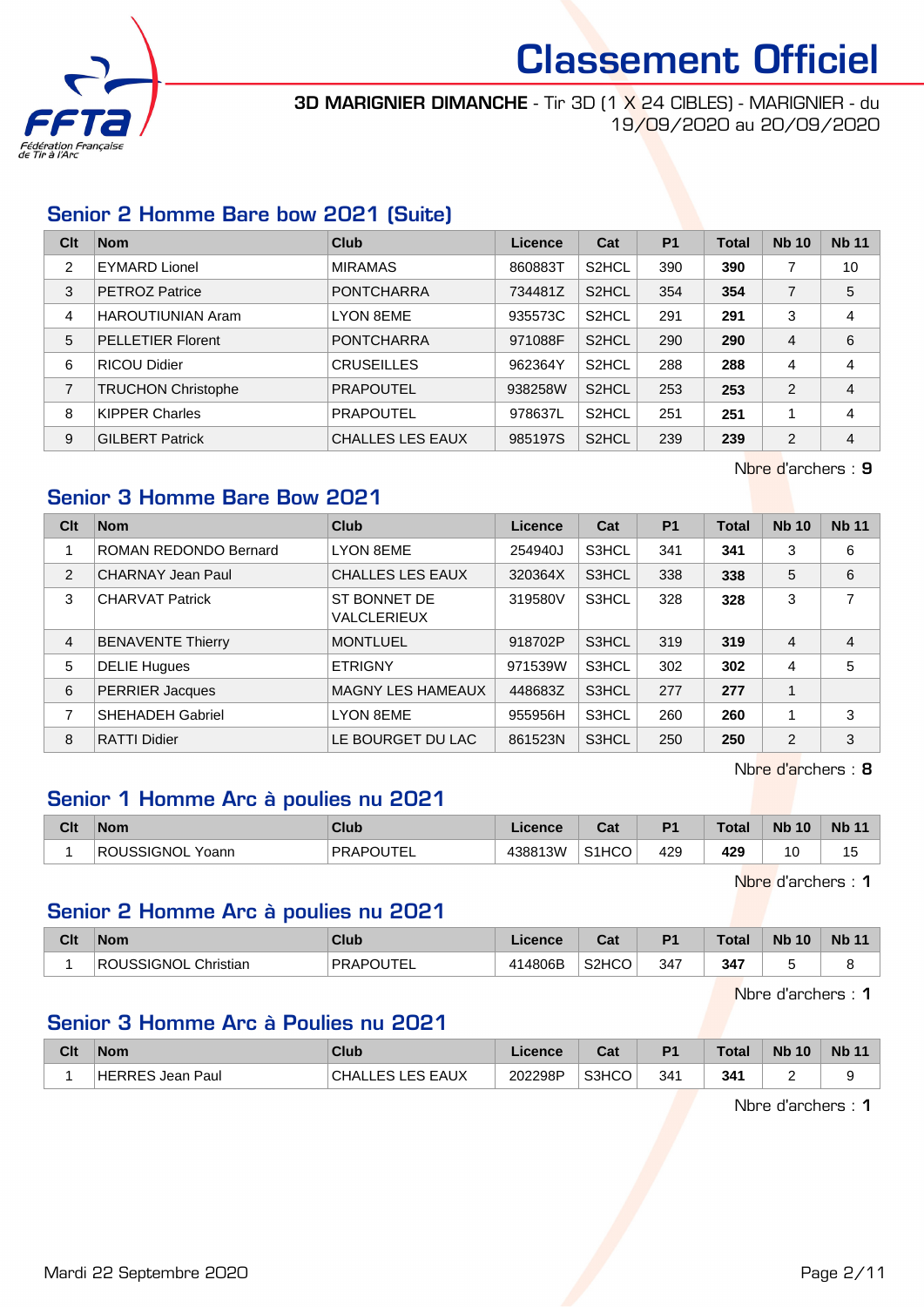

### **3D MARIGNIER DIMANCHE** - Tir 3D [1 X 24 CIBLES] - MARIGNIER - du 19/09/2020 au 20/09/2020

### Junior Homme Arc Droit 2021

| Clt | <b>Nom</b>              | Club               | Licence | Cat  | P <sub>1</sub> | Total | <b>Nb 10</b> | <b>Nb 11</b> |
|-----|-------------------------|--------------------|---------|------|----------------|-------|--------------|--------------|
|     | <b>BERTOLI Gregoire</b> | <b>ALBERTVILLE</b> | 796282Z | JHAD | 211            | 211   |              |              |

Nbre d'archers : 1

### Senior 1 Femme Arc Droit 2021

| Clt | <b>Nom</b>           | <b>Club</b>       | Licence | Cat                            | P <sub>1</sub> | Total | <b>Nb 10</b> | <b>Nb 11</b> |
|-----|----------------------|-------------------|---------|--------------------------------|----------------|-------|--------------|--------------|
|     | <b>FRIANT Celine</b> | <b>BOLLENE</b>    | 715650F | S <sub>1</sub> F <sub>AD</sub> | 241            | 241   |              | 4            |
| າ   | <b>DIAS Melissa</b>  | LE BOURGET DU LAC | 689579T | S <sub>1</sub> FAD             | 161            | 161   |              | 4            |
| ີ   | KRAKUS Julie         | PARIS 13 USMT     | 795322F | S <sub>1</sub> FAD             | 94             | 94    |              |              |

Nbre d'archers : 3

## Senior 1 Homme Arc Droit 2021

| Clt | <b>Nom</b>                | Club                | Licence | Cat                | P <sub>1</sub> | <b>Total</b> | <b>Nb 10</b> | <b>Nb 11</b>   |
|-----|---------------------------|---------------------|---------|--------------------|----------------|--------------|--------------|----------------|
|     | THEVENET Anthony          | <b>VILLEFRANCHE</b> | 283421S | S <sub>1</sub> HAD | 248            | 248          |              | 5              |
|     | <b>DUFOUR Sebastien</b>   | LYON 8EME           | 400134D | S <sub>1</sub> HAD | 218            | 218          |              | 6              |
|     | <b>BEAU Benoit</b>        | <b>VALENCE</b>      | 664054Y | S <sub>1</sub> HAD | 215            | 215          |              |                |
| 4   | MONTAGNAT-RENTIER Clement | <b>VOIRON</b>       | 787481H | S <sub>1</sub> HAD | 202            | 202          |              | $\overline{2}$ |

Nbre d'archers : 4

### Senior 2 Femme Arc Droit 2021

| Clt | <b>Nom</b>          | Club                         | Licence | Cat                | P <sub>1</sub> | Total | <b>Nb 10</b> | <b>Nb 11</b> |
|-----|---------------------|------------------------------|---------|--------------------|----------------|-------|--------------|--------------|
|     | <b>CLUZE Sophie</b> | IST BONNET DE<br>VALCLERIEUX | 630185J | S <sub>2</sub> FAD | 273            | 273   |              |              |
| C   | NAVES Anne-Gaelle   | <b>MONTLUEL</b>              | 821289F | S <sub>2</sub> FAD | 174            | 174   |              |              |

Nbre d'archers : 2

## Senior 2 Homme Arc Droit 2021

| Clt            | <b>Nom</b>                    | <b>Club</b>                               | Licence | Cat                | P <sub>1</sub> | <b>Total</b> | <b>Nb 10</b> | <b>Nb 11</b>   |
|----------------|-------------------------------|-------------------------------------------|---------|--------------------|----------------|--------------|--------------|----------------|
|                | <b>DEBARD Jean Christophe</b> | <b>EYBENS</b>                             | 682576F | S2HAD              | 317            | 317          | 2            | 7              |
| 2              | <b>NEVERS Mickael</b>         | <b>MACON</b>                              | 387443J | S <sub>2</sub> HAD | 231            | 231          |              | 4              |
| 3              | <b>SALLES Noel</b>            | <b>CRUSEILLES</b>                         | 639444Y | S2HAD              | 221            | 221          |              | 6              |
| $\overline{4}$ | <b>LALLEMAND Frederic</b>     | <b>ST LUPICIN</b>                         | 443531Z | S <sub>2</sub> HAD | 213            | 213          |              | 1              |
| 5              | <b>BONTHOND Robert</b>        | <b>BELLEGARDE SUR</b><br><b>VALSERINE</b> | 853606H | S <sub>2</sub> HAD | 209            | 209          |              | $\overline{2}$ |
| 6              | <b>LECOFFRE Laurent</b>       | LE BOURGET DU LAC                         | 877704B | S <sub>2</sub> HAD | 207            | 207          |              | $\overline{2}$ |
| $\overline{7}$ | <b>PETITJEAN Olivier</b>      | <b>LYON 8EME</b>                          | 335343D | S2HAD              | 202            | 202          |              | $\overline{2}$ |
| 8              | <b>RABATHEL Jean Philippe</b> | <b>MONTLUEL</b>                           | 931323H | S <sub>2</sub> HAD | 191            | 191          |              | $\overline{2}$ |
| 9              | DAUBORD Denis                 | <b>CRUSEILLES</b>                         | 769651C | S <sub>2</sub> HAD | 181            | 181          |              | 3              |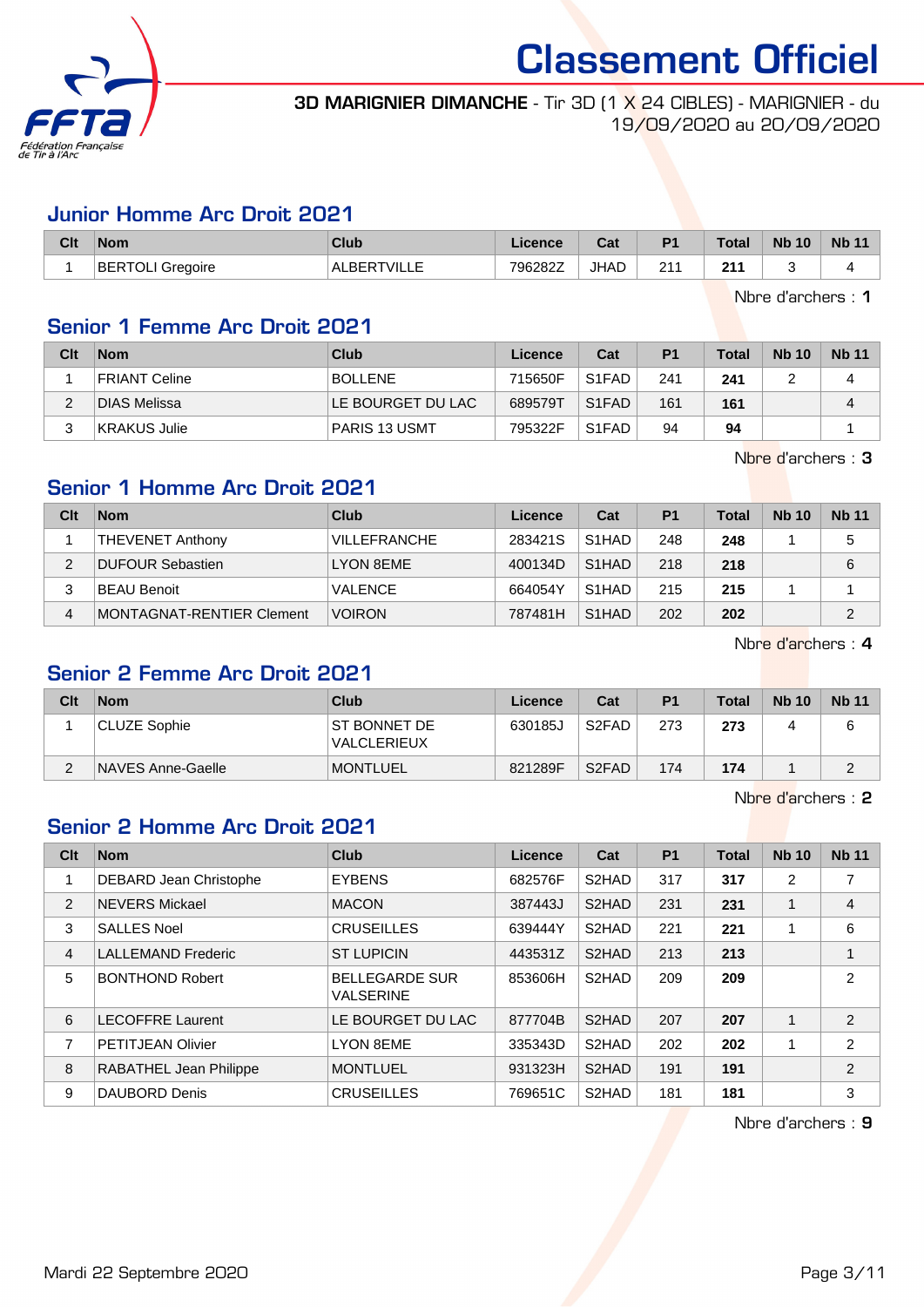

**3D MARIGNIER DIMANCHE** - Tir 3D [1 X 24 CIBLES] - MARIGNIER - du 19/09/2020 au 20/09/2020

### Senior 3 Homme Arc Droit 2021

| C <sub>it</sub> | <b>Nom</b>                  | <b>Club</b>                          | Licence | Cat   | <b>P1</b> | <b>Total</b> | <b>Nb 10</b> | <b>Nb 11</b>   |
|-----------------|-----------------------------|--------------------------------------|---------|-------|-----------|--------------|--------------|----------------|
| 1               | <b>LHERMINIER Thierry</b>   | <b>ALBERTVILLE</b>                   | 690303E | S3HAD | 289       | 289          | 1            | 7              |
| 2               | <b>GUION Francois</b>       | <b>SALLANCHES</b>                    | 340417U | S3HAD | 282       | 282          | 1            | $\overline{7}$ |
| 3               | <b>ABAD Jean Louis</b>      | <b>AURIOL</b>                        | 258837V | S3HAD | 253       | 253          | 1            | $\overline{2}$ |
| $\overline{4}$  | <b>MAUDUIT Michel</b>       | <b>BOURG SAINT</b><br><b>MAURICE</b> | 786611M | S3HAD | 242       | 242          | 4            | 5              |
| 5               | <b>SALVI Patrice</b>        | <b>BELLEGARDE SUR</b><br>VALSERINE   | 429673L | S3HAD | 233       | 233          |              | 4              |
| 6               | MAYET Joel                  | ST BONNET DE<br><b>VALCLERIEUX</b>   | 354999U | S3HAD | 229       | 229          | $\mathbf{1}$ | 3              |
| $\overline{7}$  | <b>CHIRIJIAN Arthur</b>     | <b>TIR OLYMPIQUE</b><br>VIENNOIS     | 304858T | S3HAD | 226       | 226          | 1            | 2              |
| 8               | PERAZIO Claude              | <b>ST MARCELLIN</b>                  | 889819V | S3HAD | 222       | 222          | 2            | 5              |
| 9               | <b>CORDONATTO Christian</b> | <b>MACON</b>                         | 991155T | S3HAD | 203       | 203          | 1            |                |
| 10              | <b>PERAZIO Gilles</b>       | <b>VINAY</b>                         | 376286G | S3HAD | 196       | 196          | 2            | $\overline{4}$ |
| 11              | <b>CREGUT Didier</b>        | <b>ST PRIEST</b>                     | 977988F | S3HAD | 182       | 182          | $\mathbf{1}$ | 1              |

Nbre d'archers : 11

## Cadet Homme Arc Libre 2021

| Clt | <b>Nom</b>       | Club              | Licence | Cat         | P <sub>1</sub> | Total | <b>Nb 10</b> | <b>Nb 11</b> |
|-----|------------------|-------------------|---------|-------------|----------------|-------|--------------|--------------|
|     | BENAVENTE Thomas | <b>MONTLUEL</b>   | 918705T | <b>CHTL</b> | 439            | 439   | 14           | 15           |
|     | BISIAUX Jules    | <b>PONTCHARRA</b> | 890070T | <b>CHTL</b> | 386            | 386   |              |              |

Nbre d'archers : 2

## Junior Homme Arc Libre 2021

| Clt         | <b>Nom</b>     | Club              | Licence | Cat  | P <sub>1</sub> | <b>Total</b> | <b>Nb 10</b> | <b>Nb 11</b> |
|-------------|----------------|-------------------|---------|------|----------------|--------------|--------------|--------------|
|             | EYMARD Loic    | PIOLENC           | 750025V | JHTL | 428            | 428          | $1^\circ$    | 15           |
| $\sim$<br>- | DEGEORGES Theo | <b>PONTCHARRA</b> | 817158R | JHTL | 331            | 331          |              | 8            |

Nbre d'archers : 2

## Senior 1 Femme Arc Libre 2021

| Clt      | <b>Nom</b>       | Club           | Licence | Cat                | P <sub>1</sub> | <b>Total</b> | <b>Nb 10</b> | <b>Nb 11</b> |
|----------|------------------|----------------|---------|--------------------|----------------|--------------|--------------|--------------|
|          | EYMARD Anais     | <b>BOLLENE</b> | 883979X | S <sub>1</sub> FTL | 419            | 419          | -            | 14           |
| <u>_</u> | PEUCAT Charlotte | LYON 9EME      | 938252P | S <sub>1</sub> FTL | 373            | 373          |              | 14           |

Nbre d'archers : 2

## Senior 1 Homme Arc Libre 2021

| Clt | <b>Nom</b>   | Club           | Licence | Cat                | P <sub>1</sub> | <b>Total</b> | <b>Nb 10</b> | <b>Nb 11</b> |
|-----|--------------|----------------|---------|--------------------|----------------|--------------|--------------|--------------|
|     | FIEFFE Garrv | <b>THONES</b>  | 336179M | S <sub>1</sub> HTL | 494            | 494          | 20           | 25           |
| -   | PAUNER Joan  | <b>MIRAMAS</b> | 367672U | S1HTL              | 489            | 489          | 28           | 13           |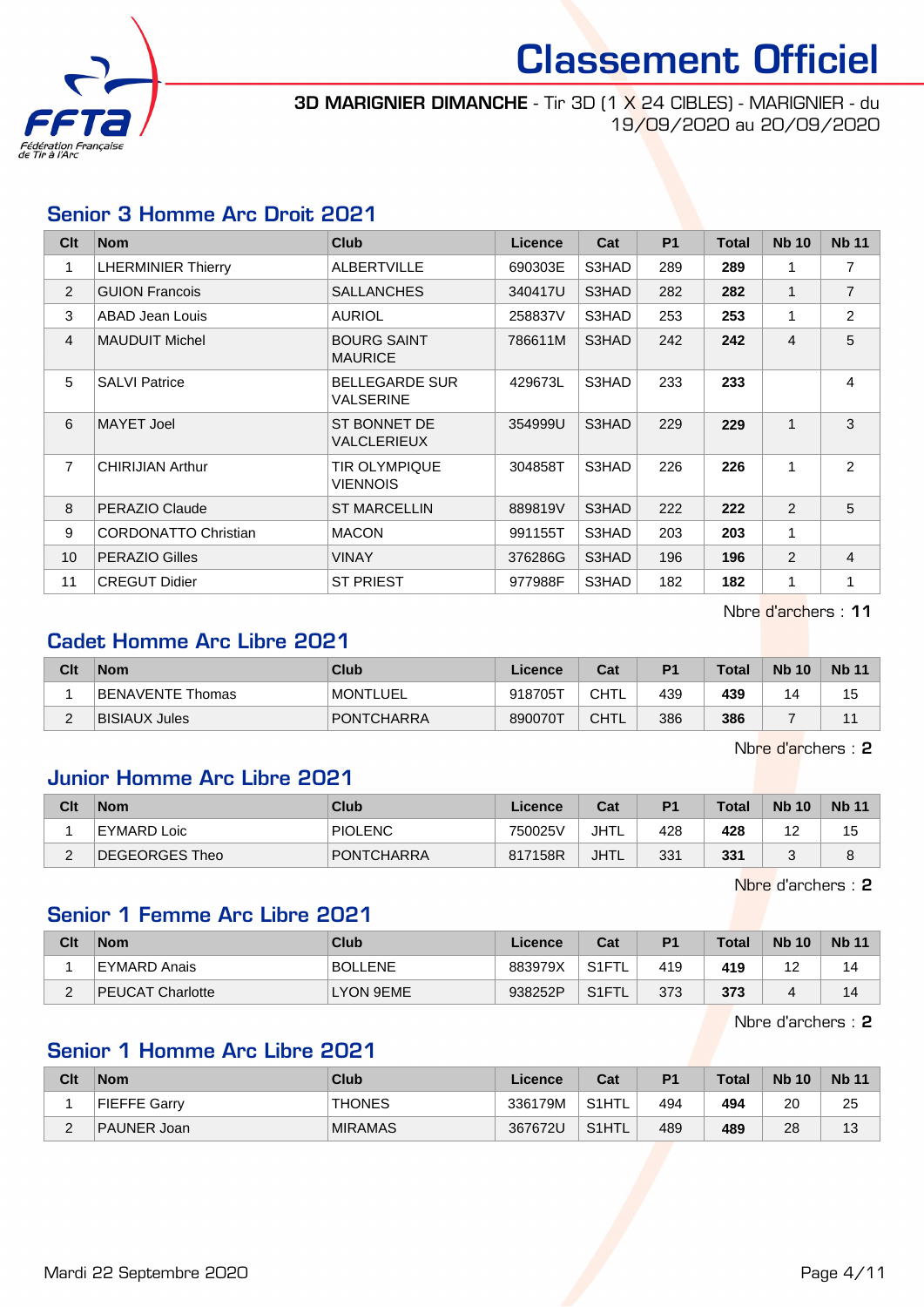

**3D MARIGNIER DIMANCHE** - Tir 3D [1 X 24 CIBLES] - MARIGNIER - du 19/09/2020 au 20/09/2020

### Senior 1 Homme Arc Libre 2021 (Suite)

| Clt | <b>Nom</b>               | Club                      | Licence | Cat                | P <sub>1</sub> | <b>Total</b> | <b>Nb 10</b> | <b>Nb 11</b> |
|-----|--------------------------|---------------------------|---------|--------------------|----------------|--------------|--------------|--------------|
| 3   | <b>FERRARO Gregory</b>   | <b>SAINT JUST MALMONT</b> | 590035T | S <sub>1</sub> HTL | 445            | 445          | 17           | 5            |
| 4   | <b>BEAUDROIT Laurent</b> | LYON 8EME                 | 885915B | S <sub>1</sub> HTL | 405            | 405          |              | 12           |
| 5   | LE SONN Thierry          | <b>PARIS 13 USMT</b>      | 916321B | S <sub>1</sub> HTL | 397            | 397          |              | 14           |
| 6   | <b>GIRARDY Yohann</b>    | LYON 9EME                 | 602156T | S <sub>1</sub> HTL | 343            | 343          | 4            |              |

Nbre d'archers : 6

## Senior 2 Femme Arc Libre 2021

| Clt | <b>Nom</b>              | Club                      | Licence | Cat                | P <sub>1</sub> | <b>Total</b> | <b>Nb 10</b> | <b>Nb 11</b> |
|-----|-------------------------|---------------------------|---------|--------------------|----------------|--------------|--------------|--------------|
|     | CHATILLON Emilie        | <b>SAINT JUST MALMONT</b> | 000401L | S <sub>2</sub> FT  | 360            | 360          |              |              |
| -   | <b>ETIENNE Guilaine</b> | <b>PONTCHARRA</b>         | 871352X | S <sub>2</sub> FTL | 284            | 284          |              |              |

Nbre d'archers : 2

### Senior 2 Homme Arc Libre 2021

| Clt            | <b>Nom</b>               | Club                                 | Licence | Cat                | <b>P1</b> | <b>Total</b> | <b>Nb 10</b> | <b>Nb 11</b> |
|----------------|--------------------------|--------------------------------------|---------|--------------------|-----------|--------------|--------------|--------------|
|                | <b>FOULON Dominique</b>  | LE BOURGET DU LAC                    | 881188N | S <sub>2</sub> HTL | 488       | 488          | 18           | 25           |
| 2              | <b>GODIN Michel</b>      | <b>BOURG SAINT</b><br><b>MAURICE</b> | 760958D | S <sub>2</sub> HTL | 465       | 465          | 20           | 16           |
| 3              | <b>PRESTAVOINE Herve</b> | L ISLE D ABEAU                       | 903574W | S <sub>2</sub> HTL | 463       | 463          | 19           | 18           |
| $\overline{4}$ | LAURENT Jonathan         | <b>SALLANCHES</b>                    | 666626U | S <sub>2</sub> HTL | 454       | 454          | 21           | 12           |
| 5              | <b>DESCHAMPS Cyril</b>   | <b>SAINT VULBAS</b>                  | 908436F | S2HTL              | 421       | 421          | 11           | 16           |
| 6              | <b>PERRET Eric</b>       | SAINT ALBAN-LEYSSE                   | 827216Y | S <sub>2</sub> HTL | 385       | 385          | 8            | 11           |
| 7              | <b>TERRIER Nicolas</b>   | <b>CRUSEILLES</b>                    | 944103Z | S <sub>2</sub> HTL | 316       | 316          | 4            | 6            |
| 8              | <b>ETIENNE David</b>     | <b>PONTCHARRA</b>                    | 886312H | S <sub>2</sub> HTL | 299       | 299          | 2            | 8            |

Nbre d'archers : 8

## Senior 3 Homme Arc Libre 2021

| Clt | <b>Nom</b>           | Club              | Licence | Cat   | P <sub>1</sub> | <b>Total</b> | <b>Nb 10</b> | <b>Nb 11</b> |
|-----|----------------------|-------------------|---------|-------|----------------|--------------|--------------|--------------|
|     | GOSSET Daniel        | THISE             | 444365F | S3HTL | 458            | 458          |              | 20           |
| 2   | MARTIN Herve         | L ISLE D ABEAU    | 784197N | S3HTL | 384            | 384          | 6            | 17           |
| 3   | GRAMBIN Jean-Luc     | <b>PRAPOUTEL</b>  | 741465R | S3HTL | 353            | 353          |              | 11           |
| 4   | DEGEORGES Jean-Louis | <b>PONTCHARRA</b> | 728268W | S3HTL | 326            | 326          |              | 8            |

Nbre d'archers : 4

## Junior Femme Arc Chasse 2021

| Clt | <b>Nom</b>            | Club                               | <b>Licence</b> | Cat         | P <sub>1</sub> | <b>Total</b> | <b>Nb 10</b> | <b>Nb 11</b> |
|-----|-----------------------|------------------------------------|----------------|-------------|----------------|--------------|--------------|--------------|
|     | <b>CHISTE Coralie</b> | BELLEGARDE SUR<br><b>VALSERINE</b> | 852175C        | <b>JFAC</b> | 200            | 200          |              |              |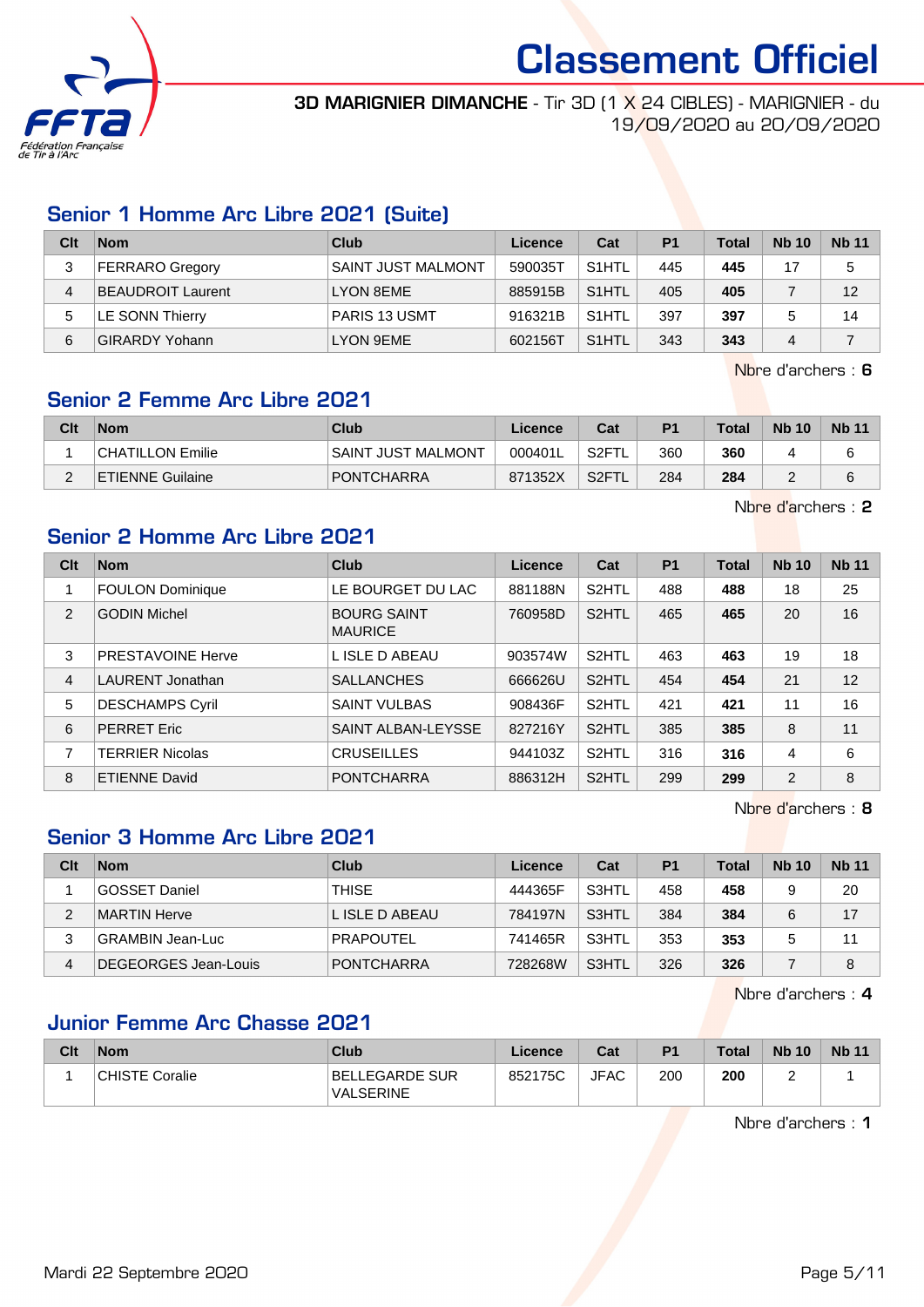

**3D MARIGNIER DIMANCHE** - Tir 3D [1 X 24 CIBLES] - MARIGNIER - du 19/09/2020 au 20/09/2020

#### Junior Homme Arc Chasse 2021

| Clt | <b>Nom</b>            | Club         | icence<br>a v | <b>DAL</b><br>ual | D <sub>1</sub> | エヘトヘー<br>∣ ∪ldi | <b>N<sub>b</sub></b><br>10 | <b>N<sub>b</sub></b> |
|-----|-----------------------|--------------|---------------|-------------------|----------------|-----------------|----------------------------|----------------------|
|     | TRAIRE Romain<br>⊹MA™ | <b>VINAY</b> | 899195L       | <b>JHAC</b>       | 240            | 240             |                            |                      |

Nbre d'archers : 1

## Senior 1 Homme Arc Chasse 2021

| Clt            | <b>Nom</b>              | Club                                      | Licence | Cat                | P <sub>1</sub> | <b>Total</b> | <b>Nb 10</b> | <b>Nb 11</b> |
|----------------|-------------------------|-------------------------------------------|---------|--------------------|----------------|--------------|--------------|--------------|
|                | MATRAIRE Quentin        | <b>VINAY</b>                              | 849660U | S <sub>1</sub> HAC | 294            | 294          | 5            | 6            |
| $\overline{2}$ | <b>SALVI Lucas</b>      | <b>BELLEGARDE SUR</b><br><b>VALSERINE</b> | 731378B | S <sub>1</sub> HAC | 232            | 232          |              | 3            |
| 3              | <b>CHANIN Laurent</b>   | <b>VINAY</b>                              | 920416C | S <sub>1</sub> HAC | 212            | 212          |              |              |
| 4              | <b>ROLLAND Benjamin</b> | <b>SAINT VULBAS</b>                       | 701140J | S <sub>1</sub> HAC | 201            | 201          | 2            | 3            |
| 5              | <b>ESTRAN Clement</b>   | <b>BERNEX</b>                             | 782381P | S1HAC              | 197            | 197          | 2            | 3            |

Nbre d'archers : 5

## Senior 2 Femme Arc Chasse 2021

| Clt            | <b>Nom</b>                   | Club                                      | Licence | Cat                | <b>P1</b> | <b>Total</b> | <b>Nb 10</b>   | <b>Nb 11</b>   |
|----------------|------------------------------|-------------------------------------------|---------|--------------------|-----------|--------------|----------------|----------------|
|                | <b>VORDY Laurence</b>        | <b>PAMIERS</b>                            | 893472R | S <sub>2</sub> FAC | 345       | 345          | 4              | 10             |
| $\overline{2}$ | <b>GUELPABONARO Nathalie</b> | <b>BOURG SAINT</b><br><b>MAURICE</b>      | 906657X | S <sub>2</sub> FAC | 243       | 243          |                | 5              |
| 3              | <b>LEBLANC Corinne</b>       | <b>BELLEGARDE SUR</b><br><b>VALSERINE</b> | 891438E | S <sub>2</sub> FAC | 208       | 208          | 3              |                |
| 4              | <b>AQEROUACH Karima</b>      | <b>MACON</b>                              | 935382V | S <sub>2</sub> FAC | 204       | 204          |                | $\overline{2}$ |
| 5              | <b>CHAVAS Geraldine</b>      | <b>PELUSSIN</b>                           | 901110T | S <sub>2</sub> FAC | 161       | 161          | $\overline{2}$ |                |

Nbre d'archers : 5

## Senior 2 Homme Arc Chasse 2021

| C <sub>it</sub> | <b>Nom</b>                 | <b>Club</b>               | <b>Licence</b> | Cat   | <b>P1</b> | <b>Total</b> | <b>Nb 10</b>   | <b>Nb 11</b>   |
|-----------------|----------------------------|---------------------------|----------------|-------|-----------|--------------|----------------|----------------|
| 1               | CASSESE Jean-Louis         | <b>ST MARCELLIN</b>       | 731786V        | S2HAC | 333       | 333          | 1              | 6              |
| 2               | <b>CHAMBRE Philippe</b>    | <b>BERNEX</b>             | 735355Z        | S2HAC | 327       | 327          | 3              | $\overline{7}$ |
| 3               | <b>MAFFINI Christophe</b>  | TIR OLYMPIQUE<br>VIENNOIS | 797873D        | S2HAC | 325       | 325          | 5              | 7              |
| $\overline{4}$  | <b>MATRAIRE Jean Marie</b> | VINAY                     | 854486P        | S2HAC | 314       | 314          | $\overline{4}$ | 2              |
| 5               | <b>PITIOT Eric</b>         | TIR OLYMPIQUE<br>VIENNOIS | 725704J        | S2HAC | 299       | 299          | 3              | 6              |
| 6               | <b>BERTOLI Lionel</b>      | <b>ALBERTVILLE</b>        | 373839X        | S2HAC | 292       | 292          | $\overline{4}$ | 5              |
| $\overline{7}$  | <b>BOUVIER Donat</b>       | <b>CRUSEILLES</b>         | 977218U        | S2HAC | 292       | 292          |                | 6              |
| 8               | <b>VILLETTE Pascal</b>     | <b>CHAGNY</b>             | 936242E        | S2HAC | 288       | 288          | 1              | $\overline{2}$ |
| 9               | <b>DESOLME Thierry</b>     | <b>SAINT JUST MALMONT</b> | 874071C        | S2HAC | 288       | 288          | 1              | $\overline{2}$ |
| 10              | <b>GUERRAZ Vincent</b>     | <b>CRUSEILLES</b>         | 907383L        | S2HAC | 284       | 284          | 3              | 3              |
| 11              | <b>PERRAUD Gilles</b>      | <b>ST MARCELLIN</b>       | 962870Y        | S2HAC | 276       | 276          | 3              | 6              |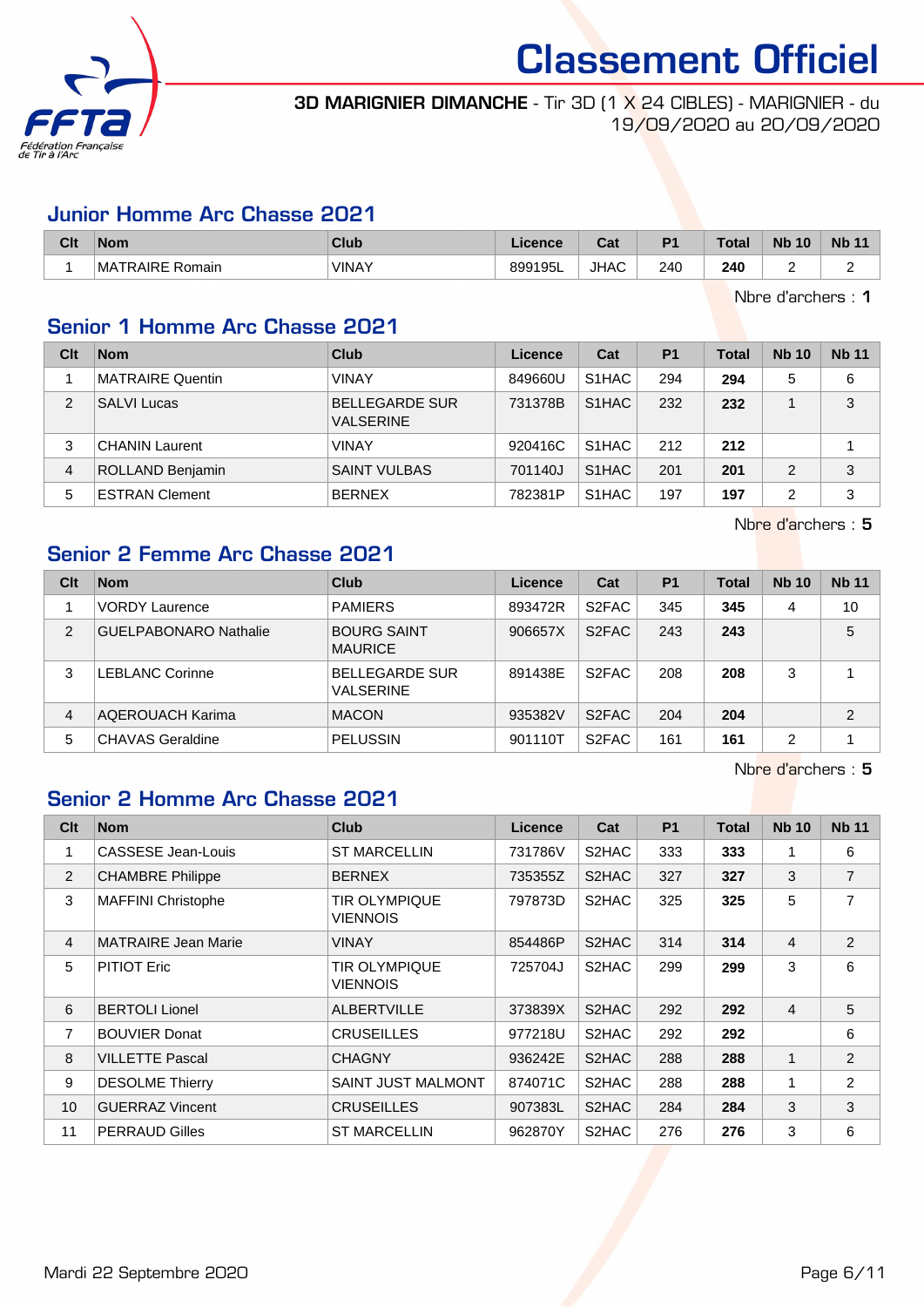

**3D MARIGNIER DIMANCHE** - Tir 3D [1 X 24 CIBLES] - MARIGNIER - du 19/09/2020 au 20/09/2020

## Senior 2 Homme Arc Chasse 2021 (Suite)

| Clt | <b>Nom</b>              | Club                                      | Licence | Cat                | <b>P1</b> | <b>Total</b> | <b>Nb 10</b> | <b>Nb 11</b>   |
|-----|-------------------------|-------------------------------------------|---------|--------------------|-----------|--------------|--------------|----------------|
| 12  | <b>BOUDELOT Nicolas</b> | <b>MACON</b>                              | 862644G | S2HAC              | 273       | 273          | 4            | 4              |
| 13  | <b>MARTEL Eric</b>      | <b>TIR OLYMPIQUE</b><br><b>VIENNOIS</b>   | 934804S | S2HAC              | 270       | 270          | 2            | $\overline{4}$ |
| 14  | <b>VOTTERO Nicolas</b>  | <b>EYBENS</b>                             | 921698W | S <sub>2</sub> HAC | 243       | 243          | 1            | 4              |
| 15  | <b>DENIAU Laurent</b>   | PREVESSIN-MOENS                           | 766113G | S2HAC              | 236       | 236          | 1            | 2              |
| 16  | CLUZEL Jean-Louis       | <b>BERNEX</b>                             | 902345K | S2HAC              | 229       | 229          | 1            | 4              |
| 17  | <b>LAFONT Jacques</b>   | <b>SAINT JUST MALMONT</b>                 | 868475V | S2HAC              | 220       | 220          | $\mathbf{1}$ | 6              |
| 18  | <b>GRANGER Denis</b>    | <b>SAINT JUST MALMONT</b>                 | 910886U | S2HAC              | 201       | 201          | 4            | 4              |
| 19  | <b>CHISTE Herve</b>     | <b>BELLEGARDE SUR</b><br><b>VALSERINE</b> | 831353V | S <sub>2</sub> HAC | 185       | 185          | 1            | 1              |

Nbre d'archers : 19

## Senior 3 Femme Arc Chasse 2021

| Clt | Nom             | Club                                  | <b>Licence</b> | r.,<br>va. | P <sub>1</sub> | <b>Total</b> | <b>Nb 10</b> | <b>N<sub>b</sub></b> |
|-----|-----------------|---------------------------------------|----------------|------------|----------------|--------------|--------------|----------------------|
|     | ⊦GOSSELIN Annik | <b>'TES LES VALENCE</b><br><b>POR</b> | 925228H        | S3FAC      | 218            | 218          |              |                      |

Nbre d'archers : 1

## Senior 3 Homme Arc Chasse 2021

| Clt | <b>Nom</b>                    | Club                                    | Licence | Cat   | P <sub>1</sub> | <b>Total</b> | <b>Nb 10</b> | <b>Nb 11</b> |
|-----|-------------------------------|-----------------------------------------|---------|-------|----------------|--------------|--------------|--------------|
|     | MERTZ Daniel                  | <b>TIR OLYMPIQUE</b><br><b>VIENNOIS</b> | 833593E | S3HAC | 353            | 353          | 4            | 8            |
| 2   | <b>CROZE Georges</b>          | <b>TIR OLYMPIQUE</b><br><b>VIENNOIS</b> | 653704Y | S3HAC | 331            | 331          | 3            | 8            |
| 3   | <b>ANDRE Jean-Yves</b>        | ROCHEFORT EN<br><b>YVELINES</b>         | 698740A | S3HAC | 269            | 269          |              | 6            |
| 4   | <b>GUELPA BONARO Philippe</b> | <b>BOURG SAINT</b><br><b>MAURICE</b>    | 824207C | S3HAC | 268            | 268          |              | 5            |
| 5   | <b>ALIBERT Jean Michel</b>    | LA VALETTE DU VAR                       | 634123P | S3HAC | 256            | 256          |              | 4            |
| 6   | <b>FEAUD Jean Marie</b>       | <b>ST LUPICIN</b>                       | 613600G | S3HAC | 81             | 81           |              |              |

Nbre d'archers : 6

## Autres tirs

#### Cadet Homme Bare bow 2021

| <b>Tir</b> | <b>Nom</b>                 | <b>Club</b> | .icence | $\sim$<br>ual. | D4  | <b>Total</b> | <b>N<sub>b</sub></b><br>10 | <b>N<sub>b</sub></b><br>$\overline{A}$ |
|------------|----------------------------|-------------|---------|----------------|-----|--------------|----------------------------|----------------------------------------|
| Tir.       | <b>ETIER Vivien</b><br>DEI | PONTCHARRA  | 886343S | CHCL           | 261 | 261          | -                          |                                        |

Nbre d'archers : 1

### Senior 2 Femme Bare bow 2021

| Tir | <b>Nom</b> | <b>Club</b> | Cat | D <sub>1</sub> | Total | <b>Nb 10</b> | <b>Nb 11</b> |
|-----|------------|-------------|-----|----------------|-------|--------------|--------------|
|     |            |             |     |                |       |              |              |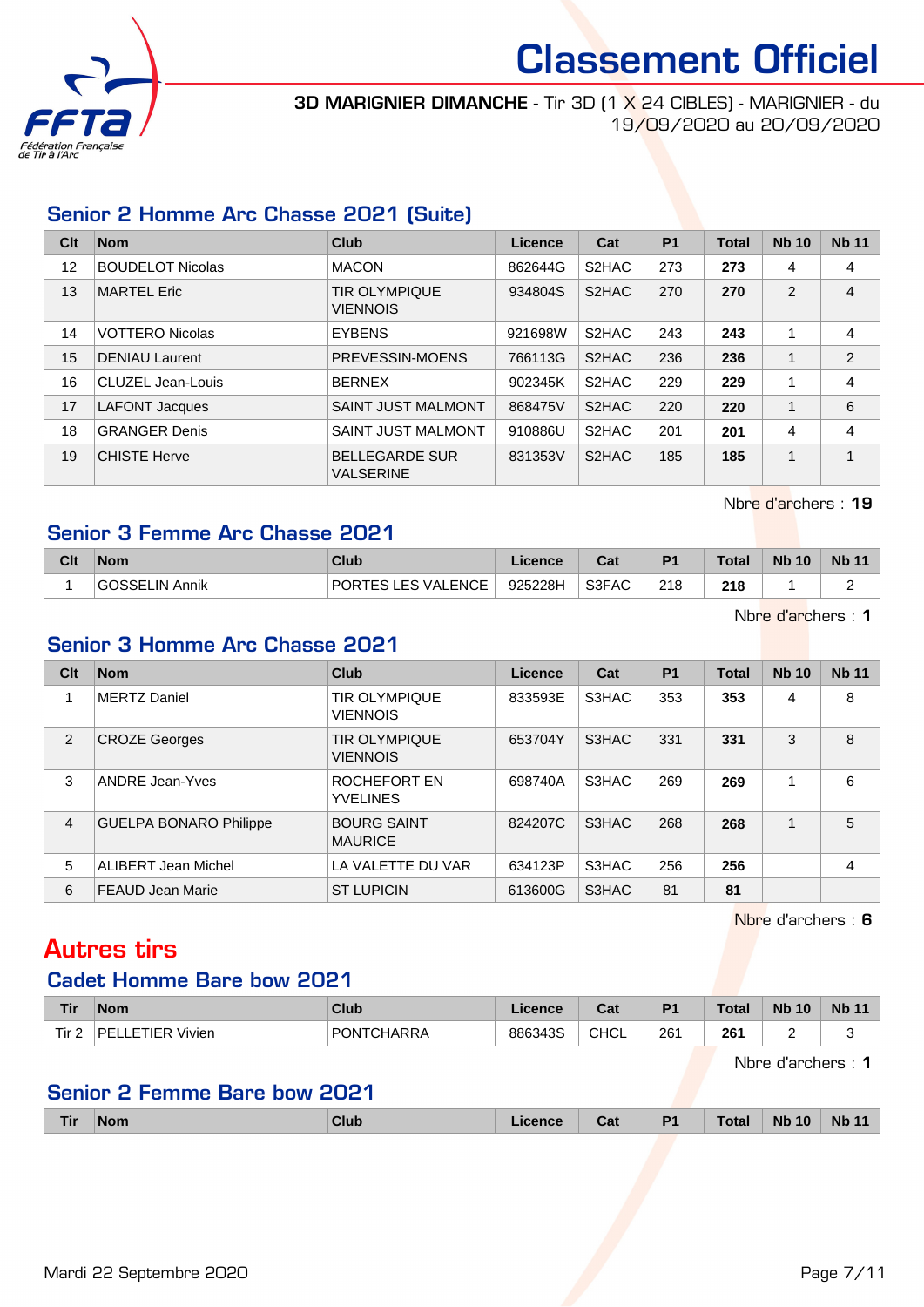

**3D MARIGNIER DIMANCHE** - Tir 3D [1 X 24 CIBLES] - MARIGNIER - du 19/09/2020 au 20/09/2020

### Senior 2 Femme Bare bow 2021 (Suite)

| Tir   | <b>Nom</b>                | Club                                  | Licence | Cat                | P <sub>1</sub> | <b>Total</b> | <b>Nb 10</b> | <b>Nb 11</b> |
|-------|---------------------------|---------------------------------------|---------|--------------------|----------------|--------------|--------------|--------------|
| Tir 2 | <b>GIRARD Michele</b>     | PORTES LES VALENCE                    | 379522Z | S <sub>2</sub> FCL | 386            | 386          | 9            | 9            |
| Tir 2 | <b>VOLLE Francoise</b>    | <b>LYON SPORT</b><br><b>METROPOLE</b> | 231246E | S <sub>2</sub> FCL | 382            | 382          |              | 8            |
| Tir 2 | <b>ACHINO Armelle</b>     | LE BOURGET DU LAC                     | 739960E | S <sub>2</sub> FCL | 323            | 323          | 2            | 10           |
| Tir 2 | <b>MOLINIER Catherine</b> | <b>PORTES LES VALENCE</b>             | 925244A | S <sub>2</sub> FCL | 246            | 246          |              | 4            |
| Tir 2 | <b>EYMARD Sylvie</b>      | <b>PIOLENC</b>                        | 883978W | S <sub>2</sub> FCL | 238            | 238          |              | 4            |

Nbre d'archers : 5

## Senior 2 Homme Bare bow 2021

| Tir   | <b>Nom</b>               | Club              | Licence | Cat                | P <sub>1</sub> | <b>Total</b> | <b>Nb 10</b> | <b>Nb</b> 11 |
|-------|--------------------------|-------------------|---------|--------------------|----------------|--------------|--------------|--------------|
| Tir 2 | EYMARD Lionel            | <b>MIRAMAS</b>    | 860883T | S <sub>2</sub> HCL | 367            | 367          |              | 11           |
| Tir 2 | <b>PETROZ Patrice</b>    | PONTCHARRA        | 734481Z | S <sub>2</sub> HCL | 338            | 338          |              | 10           |
| Tir 2 | <b>PELLETIER Florent</b> | <b>PONTCHARRA</b> | 971088F | S2HCL              | 278            | 278          |              | Δ            |

Nbre d'archers : 3

## Senior 3 Homme Bare Bow 2021

| Tir     | <b>Nom</b>      | Club                               | Licence | Cat   | P <sub>1</sub> | <b>Total</b> | <b>Nb 10</b> | <b>Nb 11</b> |
|---------|-----------------|------------------------------------|---------|-------|----------------|--------------|--------------|--------------|
| Tir 2   | CHARVAT Patrick | <b>ST BONNET DE</b><br>VALCLERIEUX | 319580V | S3HCL | 346            | 346          |              |              |
| Tir $2$ | DELIE Hugues    | <b>ETRIGNY</b>                     | 971539W | S3HCL | 310            | 310          |              |              |

Nbre d'archers : 2

### Senior 2 Homme Arc à poulies nu 2021

| <b>Tir</b>       | <b>Nom</b>                     | <b>Club</b>      | icence       | יה<br>va.          | D <sub>4</sub> | Total | <b>Nb</b><br>10 | <b>Nb</b> |
|------------------|--------------------------------|------------------|--------------|--------------------|----------------|-------|-----------------|-----------|
| Tir <sub>2</sub> | Christian<br><b>ROUSSIGNOL</b> | <b>PRAPOUTEI</b> | 14806B<br>11 | S <sub>2</sub> HCO | 363            | 363   |                 |           |

Nbre d'archers : 1

#### Senior 3 Homme Arc à Poulies nu 2021

| Tir   | Nom              | Club                  | Licence | <b>Dol</b><br>ua. | <b>P1</b> | <b>Total</b> | <b>Nb 10</b> | <b>Nb 11</b> |
|-------|------------------|-----------------------|---------|-------------------|-----------|--------------|--------------|--------------|
| Tir 2 | HERRES Jean Paul | CHALI<br>LES LES EAUX | 202298P | S3HCO             | 329       | 329          |              | s.           |

Nbre d'archers : 1

## Senior 1 Femme Arc Droit 2021

| <b>Tir</b> | <b>Nom</b>               | <b>Club</b> | <b>Licence</b> | ∩^∙<br>ua.                     | D <sup>4</sup> | <b>Total</b>  | <b>N<sub>b</sub></b><br>10 | <b>Nb</b> |
|------------|--------------------------|-------------|----------------|--------------------------------|----------------|---------------|----------------------------|-----------|
| Tir 2      | ົ⊂eline<br><b>FRIANT</b> | LENE<br>BOL | 715650F        | S <sub>1</sub> F <sub>AD</sub> | 207<br>$\sim$  | 207<br>$\sim$ |                            |           |

Nbre d'archers : 1

### Senior 1 Homme Arc Droit 2021

| Tir | <b>Nom</b><br>------ | Club | cence | Cat | D <sub>1</sub><br>. . | <b>Total</b> | 10<br><b>Nb</b> | <b>Nb</b><br>$\overline{\phantom{a}}$ |
|-----|----------------------|------|-------|-----|-----------------------|--------------|-----------------|---------------------------------------|
|     |                      |      |       |     |                       |              |                 |                                       |

Mardi 22 Septembre 2020 **Page 8/11**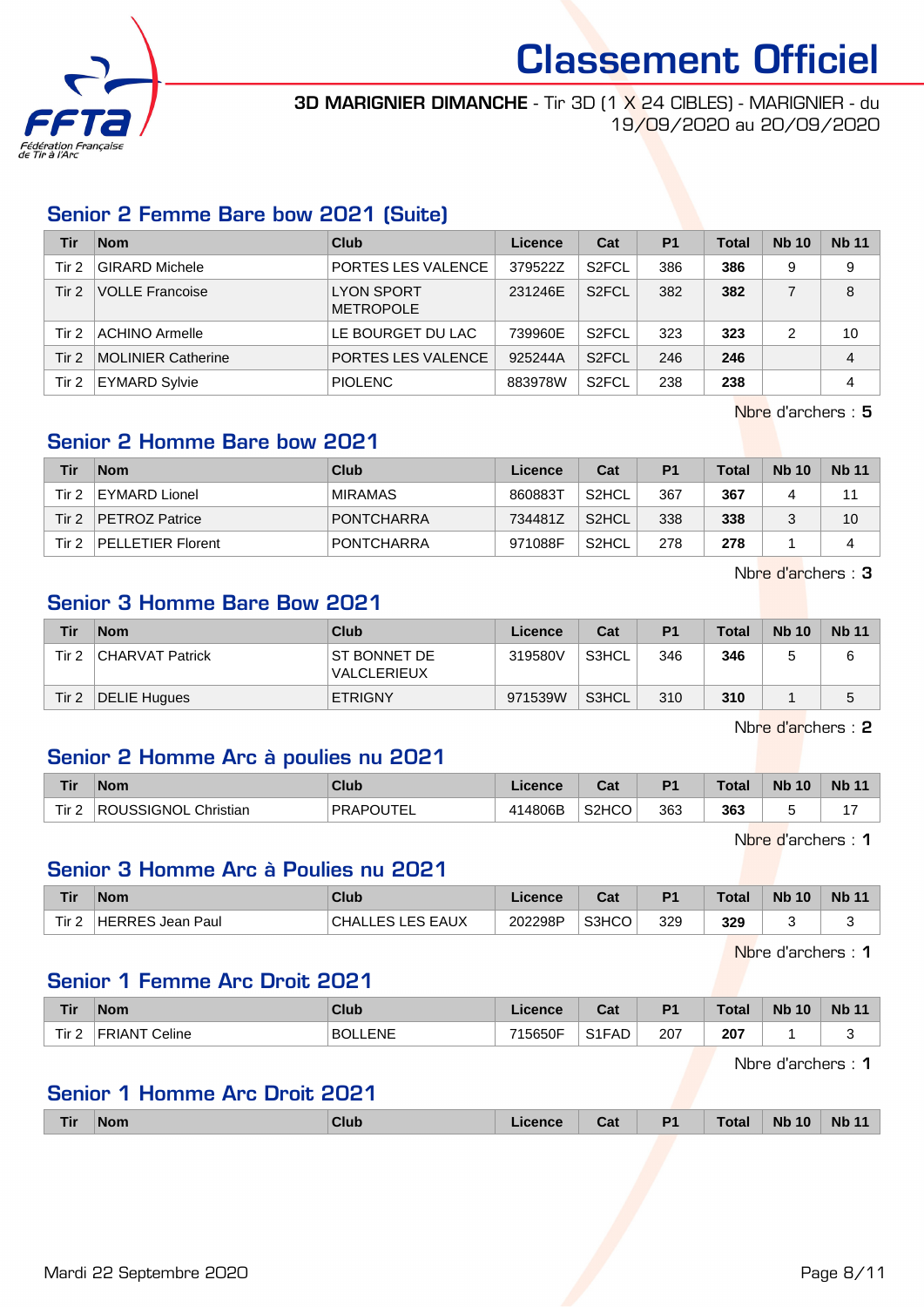

**3D MARIGNIER DIMANCHE** - Tir 3D [1 X 24 CIBLES] - MARIGNIER - du 19/09/2020 au 20/09/2020

### Senior 1 Homme Arc Droit 2021 (Suite)

| <b>Tir</b> | <b>Nom</b>              | <b>Club</b>                     | Licence | $R_{\rm eff}$<br>⊍a | D <sub>1</sub> | <b>Total</b> | 10<br><b>N<sub>b</sub></b> | <b>Nb 11</b>                   |
|------------|-------------------------|---------------------------------|---------|---------------------|----------------|--------------|----------------------------|--------------------------------|
| Tir 2      | <b>BEAU</b><br>' Benoit | J ENCE<br>⊺VALEinUL<br>________ | 664054Y | S <sub>1</sub> HAD  | 230<br>__      | 230<br>- -   | -                          | $\overline{\phantom{0}}$<br>۰. |

Nbre d'archers : 1

### Senior 2 Femme Arc Droit 2021

| Tir              | <b>Nom</b>          | <b>Club</b>                          | Licence | Cat                            | P <sub>1</sub> | <b>Total</b> | <b>Nb 10</b> | <b>Nb 11</b> |
|------------------|---------------------|--------------------------------------|---------|--------------------------------|----------------|--------------|--------------|--------------|
| Tir <sub>2</sub> | <b>CLUZE Sophie</b> | I ST BONNET DE<br><b>VALCLERIEUX</b> | 630185J | S <sub>2</sub> F <sub>AD</sub> | 285            | 285          |              |              |

Nbre d'archers : 1

## Senior 2 Homme Arc Droit 2021

| Tir   | <b>Nom</b>                    | Club            | Licence | Cat                | P <sub>1</sub> | <b>Total</b> | <b>Nb 10</b> | <b>Nb 11</b> |
|-------|-------------------------------|-----------------|---------|--------------------|----------------|--------------|--------------|--------------|
| Tir 2 | NEVERS Mickael                | <b>MACON</b>    | 387443J | S <sub>2</sub> HAD | 269            | 269          |              | າ            |
| Tir 2 | <b>DEBARD Jean Christophe</b> | <b>EYBENS</b>   | 682576F | S <sub>2</sub> HAD | 260            | 260          |              | 6            |
| Tir 2 | <b>BOULANGER Patrice</b>      | <b>MONTLUEL</b> | 283276J | S <sub>2</sub> HAD | 239            | 239          |              | 6            |
| Tir 2 | RABATHEL Jean Philippe        | <b>MONTLUEL</b> | 931323H | S <sub>2</sub> HAD | 227            | 227          |              | 3            |

Nbre d'archers : 4

## Senior 3 Homme Arc Droit 2021

| Tir   | <b>Nom</b>                | <b>Club</b>                          | Licence | Cat   | <b>P1</b> | <b>Total</b> | <b>Nb 10</b>   | <b>Nb 11</b>   |
|-------|---------------------------|--------------------------------------|---------|-------|-----------|--------------|----------------|----------------|
| Tir 2 | ABAD Jean Louis           | <b>AURIOL</b>                        | 258837V | S3HAD | 318       | 318          | 4              | 9              |
| Tir 2 | <b>MAUDUIT Michel</b>     | <b>BOURG SAINT</b><br><b>MAURICE</b> | 786611M | S3HAD | 300       | 300          | 2              | 8              |
| Tir 2 | <b>LHERMINIER Thierry</b> | <b>ALBERTVILLE</b>                   | 690303E | S3HAD | 282       | 282          | 3              | 6              |
| Tir 2 | <b>PERAZIO Gilles</b>     | <b>VINAY</b>                         | 376286G | S3HAD | 256       | 256          | $\overline{2}$ | 5              |
| Tir 2 | PERAZIO Claude            | <b>ST MARCELLIN</b>                  | 889819V | S3HAD | 225       | 225          | $\overline{2}$ | $\overline{2}$ |
| Tir 2 | <b>MAYET Joel</b>         | ST BONNET DE<br><b>VALCLERIEUX</b>   | 354999U | S3HAD | 207       | 207          |                | 3              |

Nbre d'archers : 6

## Junior Homme Arc Libre 2021

| <b>Tir</b> | <b>Nom</b>     | Club           | ∟icence | $R_{\rm{eff}}$<br>ual | <b>P1</b> | <b>Total</b> | <b>Nb 10</b> | <b>Nb 11</b> |
|------------|----------------|----------------|---------|-----------------------|-----------|--------------|--------------|--------------|
| Tir $2$    | EYMARD<br>Loic | <b>PIOLENC</b> | 750025V | <b>JHTL</b>           | 424       | 424          | 10           | . –          |

Nbre d'archers : 1

## Senior 1 Femme Arc Libre 2021

| <b>Tir</b> | <b>Nom</b>      | <b>Club</b>       | Licence | <b>r</b> ~1<br>υαι           | P <sub>1</sub> | Total | <b>Nb</b><br>10       | <b>Nb 11</b> |
|------------|-----------------|-------------------|---------|------------------------------|----------------|-------|-----------------------|--------------|
| Tir 2<br>- | EYMARD<br>Anais | <b>ENF</b><br>RC. | 883979X | $\sim$ $ \sim$<br>ا ا ب<br>- | 442            | 442   | $\overline{A}$<br>. . | ıΔ           |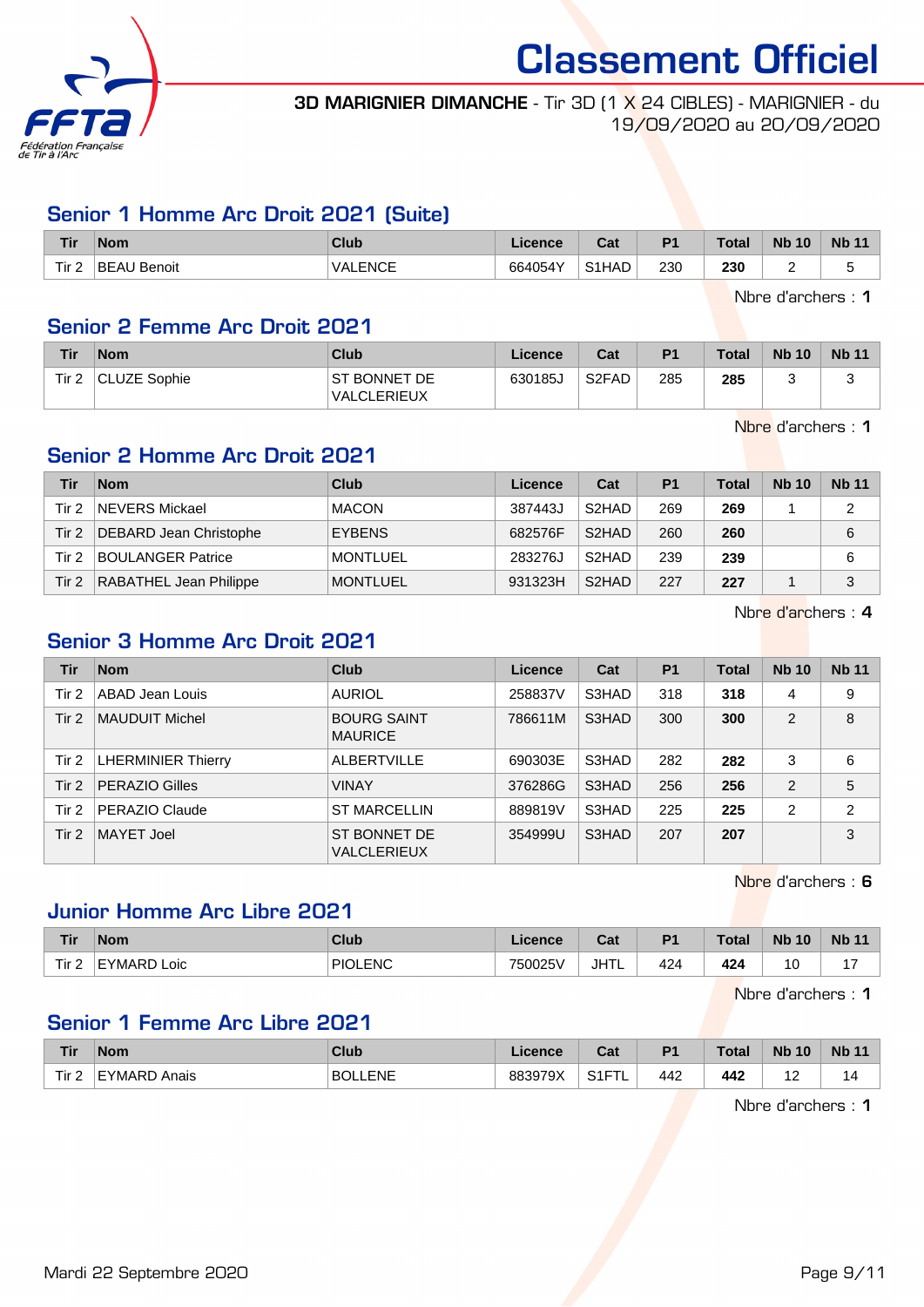

#### **3D MARIGNIER DIMANCHE** - Tir 3D [1 X 24 CIBLES] - MARIGNIER - du 19/09/2020 au 20/09/2020

### Senior 1 Homme Arc Libre 2021

| Tir   | <b>Nom</b>             | Club               | Licence | Cat                | P <sub>1</sub> | <b>Total</b> | <b>Nb 10</b> | <b>Nb 11</b> |
|-------|------------------------|--------------------|---------|--------------------|----------------|--------------|--------------|--------------|
| Tir 2 | PAUNER Joan            | <b>MIRAMAS</b>     | 367672U | S <sub>1</sub> HTL | 51'            | 511          | 35           |              |
| Tir 2 | <b>FERRARO Gregory</b> | SAINT JUST MALMONT | 590035T | S1HTL <sup>1</sup> | 444            | 444          | 14           | 18           |

Nbre d'archers : 2

#### Senior 2 Femme Arc Libre 2021

| <b>Tir</b> | Nom                           | Club                                          | icence  | ∩∼<br>⊍aι                                                                   | P <sub>1</sub> | Total | <b>Nb</b><br>10 | <b>N<sub>b</sub></b><br>AA |
|------------|-------------------------------|-----------------------------------------------|---------|-----------------------------------------------------------------------------|----------------|-------|-----------------|----------------------------|
| Tir<br>-   | <br>וו־<br>ገN<br>ΉA<br>Emilie | , MALMONT<br><b>SAIN1</b><br>JUS <sup>-</sup> | 000401L | $\overline{\phantom{a}}$ S2F <sup><math>\overline{\phantom{a}}</math></sup> | 381            | 381   |                 | $\overline{ }$<br>$\sim$   |

Nbre d'archers : 1

### Senior 2 Homme Arc Libre 2021

| <b>Tir</b>            | <b>Nom</b>                | <b>Club</b> | cence               | $\sim$<br>val                       | <b>P1</b>  | <b>Total</b>  | <b>Nb</b><br>10 | <b>Nb</b> |
|-----------------------|---------------------------|-------------|---------------------|-------------------------------------|------------|---------------|-----------------|-----------|
| Tir <sub>2</sub><br>- | Nicolas<br><b>LEBBIFB</b> | ᄃ           | 027<br>0441<br>ി∪ാ∠ | <b>SOHTI</b><br>۱۱۱ - ۱۱۷<br>$\sim$ | 210<br>___ | 210<br>$\sim$ | -               |           |

Nbre d'archers : 1

## Senior 2 Femme Arc Chasse 2021

| Tir   | <b>Nom</b>             | Club                                      | Licence | Cat                | P <sub>1</sub> | <b>Total</b> | <b>Nb 10</b> | <b>Nb 11</b> |
|-------|------------------------|-------------------------------------------|---------|--------------------|----------------|--------------|--------------|--------------|
| Tir 2 | <b>VORDY Laurence</b>  | <b>PAMIERS</b>                            | 893472R | S <sub>2</sub> FAC | 363            | 363          |              | 8            |
| Tir 2 | GUELPABONARO Nathalie  | <b>BOURG SAINT</b><br><b>MAURICE</b>      | 906657X | S <sub>2</sub> FAC | 263            | 263          |              | 3            |
| Tir 2 | <b>LEBLANC Corinne</b> | <b>BELLEGARDE SUR</b><br><b>VALSERINE</b> | 891438E | S <sub>2</sub> FAC | 219            | 219          |              | っ            |

Nbre d'archers : 3

### Senior 2 Homme Arc Chasse 2021

| Tir      | <b>Nom</b>             | Club                                      | Licence | Cat                | P <sub>1</sub> | <b>Total</b> | <b>Nb 10</b> | <b>Nb 11</b>  |
|----------|------------------------|-------------------------------------------|---------|--------------------|----------------|--------------|--------------|---------------|
| Tir 2    | <b>DESOLME Thierry</b> | <b>SAINT JUST MALMONT</b>                 | 874071C | S <sub>2</sub> HAC | 327            | 327          | 3            | 6             |
| Tir 2    | CASSESE Jean-Louis     | <b>ST MARCELLIN</b>                       | 731786V | S <sub>2</sub> HAC | 309            | 309          | 3            | 10            |
| Tir 2    | <b>VOTTERO Nicolas</b> | <b>EYBENS</b>                             | 921698W | S2HAC              | 288            | 288          | 2            | 5             |
| Tir $21$ | <b>PERRAUD Gilles</b>  | <b>ST MARCELLIN</b>                       | 962870Y | S <sub>2</sub> HAC | 273            | 273          | 5            | 6             |
| Tir 2    | <b>COURT Alain</b>     | PREVESSIN-MOENS                           | 838802S | S <sub>2</sub> HAC | 257            | 257          | 3            | 3             |
| Tir 2    | <b>CHISTE Herve</b>    | <b>BELLEGARDE SUR</b><br><b>VALSERINE</b> | 831353V | S <sub>2</sub> HAC | 160            | 160          |              | $\mathcal{P}$ |

Nbre d'archers : 6

### Senior 3 Femme Arc Chasse 2021

| Tir              | <b>Nom</b>     | Club               | Licence | $R_{\rm{orb}}$<br>sal | <b>P1</b> | <b>Total</b> | <b>Nb 10</b> | <b>Nb 11</b> |
|------------------|----------------|--------------------|---------|-----------------------|-----------|--------------|--------------|--------------|
| Tir <sub>2</sub> | GOSSELIN Annik | PORTES LES VALENCE | 925228H | S3FAC                 | 258       | 258          |              |              |